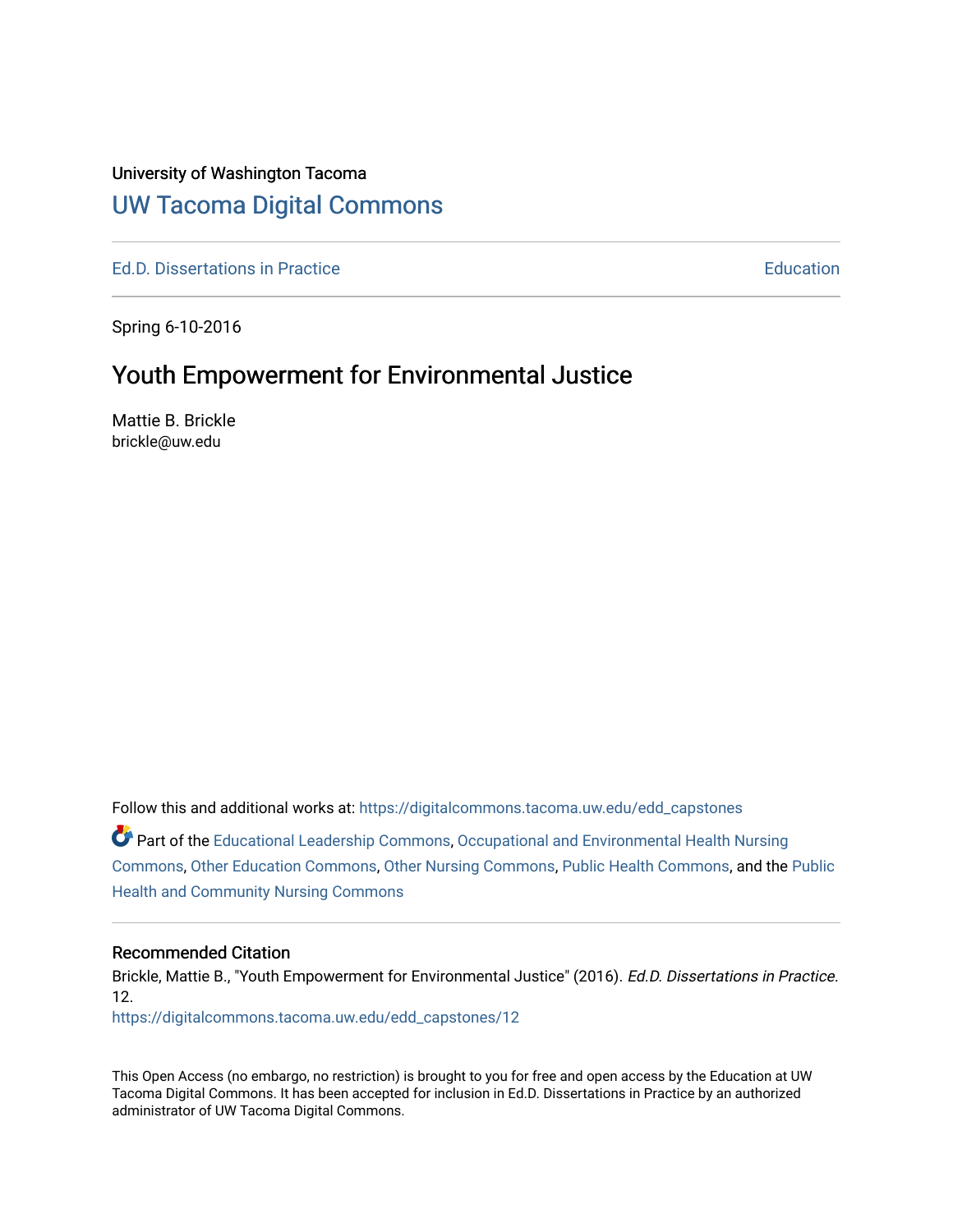Youth Empowerment for Environmental Justice

Mattie B. Brickle

A capstone project

submitted in partial fulfillment

of the requirements for the degree of the

Doctorate of Education

in Educational Leadership

University of Washington, Tacoma

2016

Supervisory Committee:

Dr. Robin A. Evans-Agnew, Committee Chair

Dr. Janet Primomo, Committee Member

Nicole Klein, MSN, Committee Member

Program Authorized to Offer Degree: University of Washington Tacoma Education Program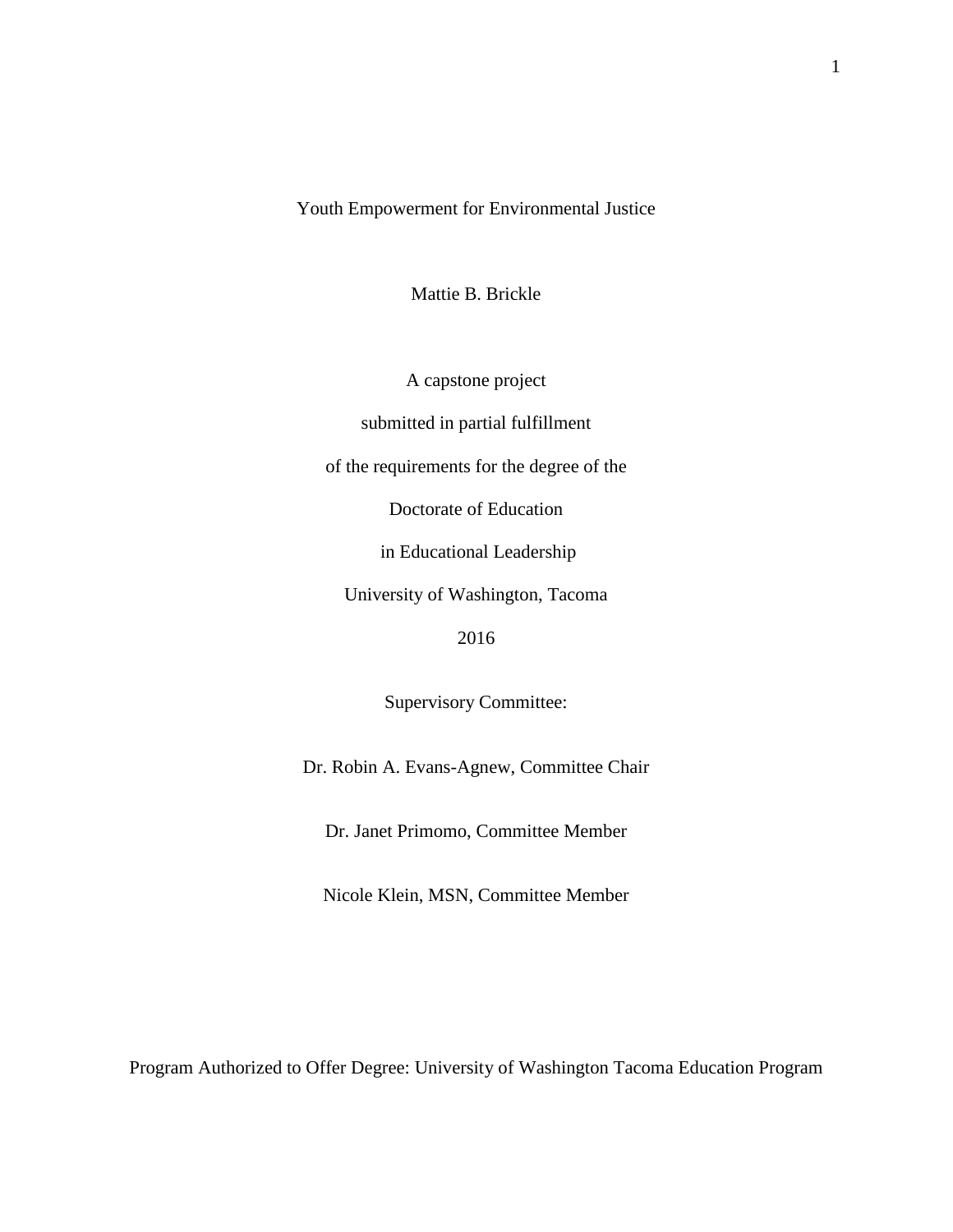#### Youth Empowerment for Environmental Justice

In this summative report, I demonstrate and describe my capstone experience as I engaged in a youth air quality research project. With this summative report, I reflect on the overall process of my scholarly research, describe the history of this project, my writing process, lessons learned, my experiences, and how it connects to the educational leadership program. This capstone project involved working in collaboration with Dr. Robin Evans-Agnew and other researchers on an air quality research project with youth recruited from a geographic area of Pierce County that has not met air federal quality standards.

First, I want to provide relevant personal back ground information. I am a multiracial (Black, Thailand, and Indian), middle-class woman and mother residing in Tacoma, Washington, attending University of Washington Tacoma to obtain a Doctorate of Educational Leadership Degree. I am the second child to earn my doctorate degree in my family. Graduating with a Doctorate degree has been a major accomplishment in my family because my father (who has passed) only had a high school degree and was working on some college classes and my mother only finished seventh grade. I currently work as a Clinical Nurse Specialist with my MN degree, at Washington State's largest psychiatric facility.

This report is written in my voice as this is the one thing that I have learned in my courses and in my writing - the importance of voice. It is important to ensure that voices were being heard to value different experiences and perceptions. In the experiences of low-income adult women of color in a study similar to the Photovoice study I participated in, being heard increased their sense of self-worth (Duffy, 2011). The originator of the first published Photovoice study conducted with Chinese Women villagers, noted how important it is to communicate the voices of those who "would not be ordinarily heard" (Wang, Burris, & Ping,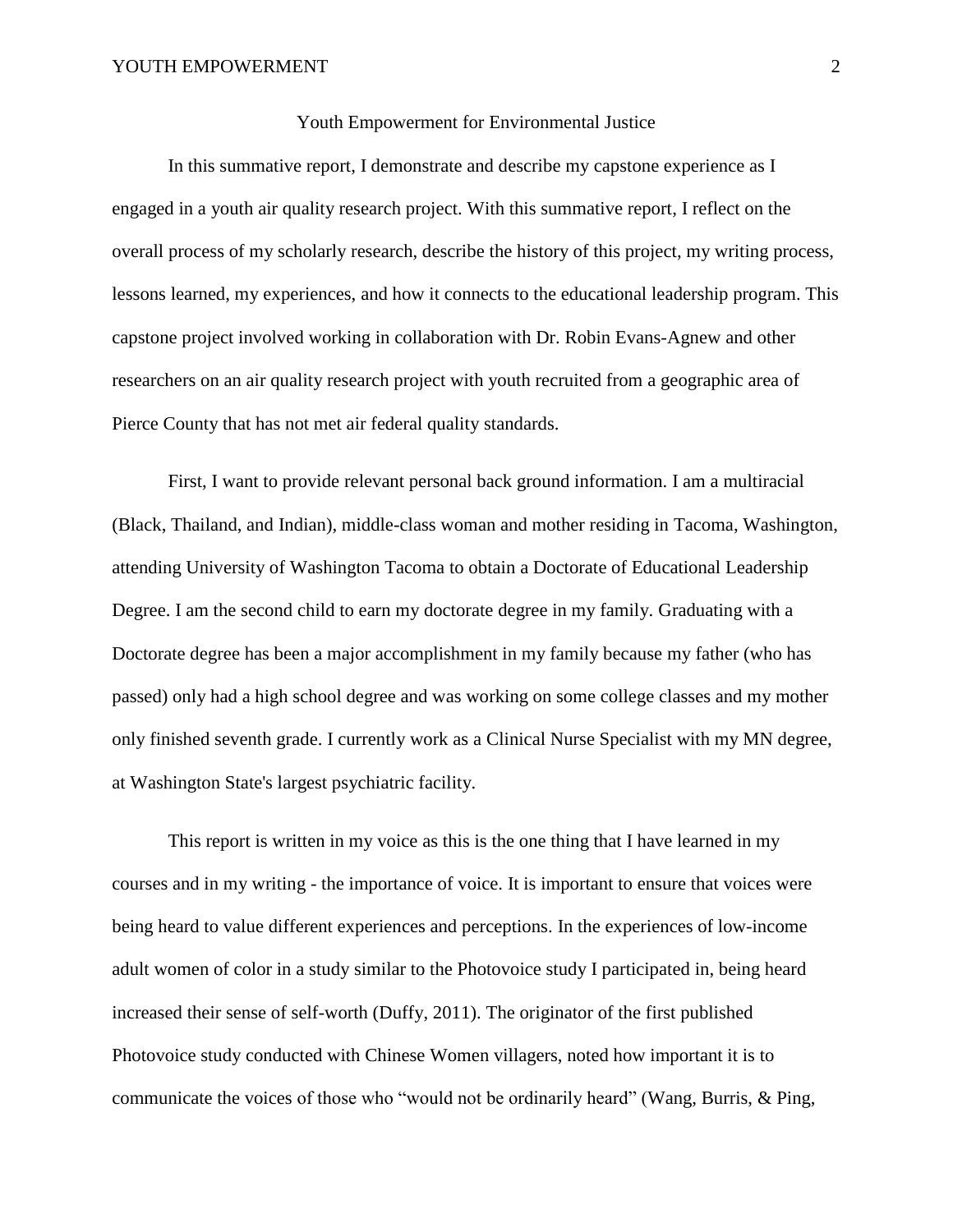1996). This report is written in my voice in compassionate solidarity with the voices of the ten youth who were so very important to the successful outcome of this study.

The focus of my capstone project was to identify youth empowerment as they engaged as "citizen scientist" in an air-sampling and Photovoice project. Citizen science refers to research conducted by professional scientists working collaboratively with community members (Jenkins, 2011) who are actively involved in one or more aspects of the research process. The project entailed recruiting, consent signing, working in collaboration with the advisory committee, engaging youth in three discussion groups and a final event presentation to the community. The reason I choose to work on this project was that I was interested in learning about the problem and working with youth on influencing air quality policy change, which is a problem in Pierce County. As a person who suffers with asthma, I felt that poor air quality was an important community issue that needed to be addressed. Secondly, having the opportunity to learn about youth perception about empowerment as they engaged in an authentic research project was exciting to me. As a nurse leader, it is important to ensure that community members have access to relevant information to make decisions about their health. Education is the key to being able to make critical decisions, be self-aware of what is going on in the environment, advocate for a healthy environment, and influence changes in air quality policy.

## **History of the Youth Empowerment Research Project**

My project was a part of a grant that Dr. Evans-Agnew received in early spring, 2015. I met with Dr. Evans-Agnew and discussed my participation as a research assistance in the research project for my educational leadership capstone project and what my focus would be on the project. I decided to focus on how youth perceive their empowerment as they engaged in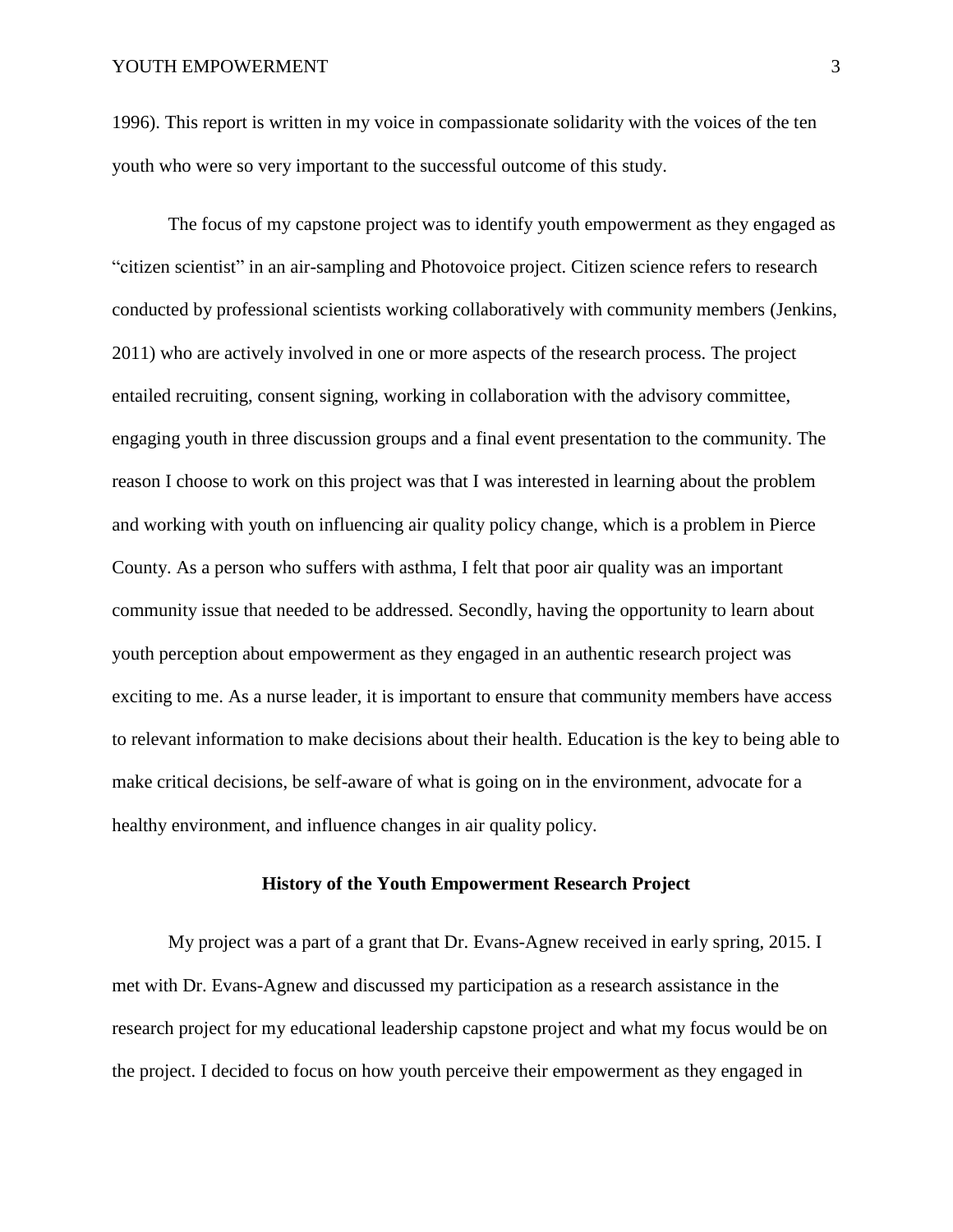#### YOUTH EMPOWERMENT 4

citizen science in a Photovoice research project. I was involved in several meetings with the advisory committee and research team to implement the project. The meetings entailed identifying areas to distribute the flyers to attract diverse youth to engage in the research project. I assisted in distributing the flyers. Dr. Evans Agnew received inquiries from youth interested in the research and screened potential participants to see if they met the criteria. Then he scheduled consent signing which I assisted in and I completed four consents signing by myself.

The consent signings process involved meeting with the youth and their parents to go over the consent forms, sign, and to answer any questions that they may have. This process was from 30 minutes to an hour and included information about the project, approval for the project through the University of Washington Institutional Review Board (IRB), ethical considerations, and the youth's rights and responsibility while participating in the research project. Some of these responsibilities included completing a woodsmoke and empowerment surveys at the first and third meetings, participating in three after school meetings, maintaining confidentiality of group discussions, collecting air samples in the youth's home, taking photos of what youth thought of woodsmoke pollution, and presenting their photos, text, and air samples at the final photshowing community event, and completing a final survey about the research study.

The empowerment survey is a 25 item Likert scale that was administered at the first meeting and last meeting to assess change over time in youth's level of empowerment. The woodsmoke survey has 32 questions regarding woodsmoke that was administered at the first and third meeting to assess change over time with youth's woodsmoke knowledge. The final evaluation survey had nine questions to assess the research study process, what the youth identified that went well or changes that could improve future projects.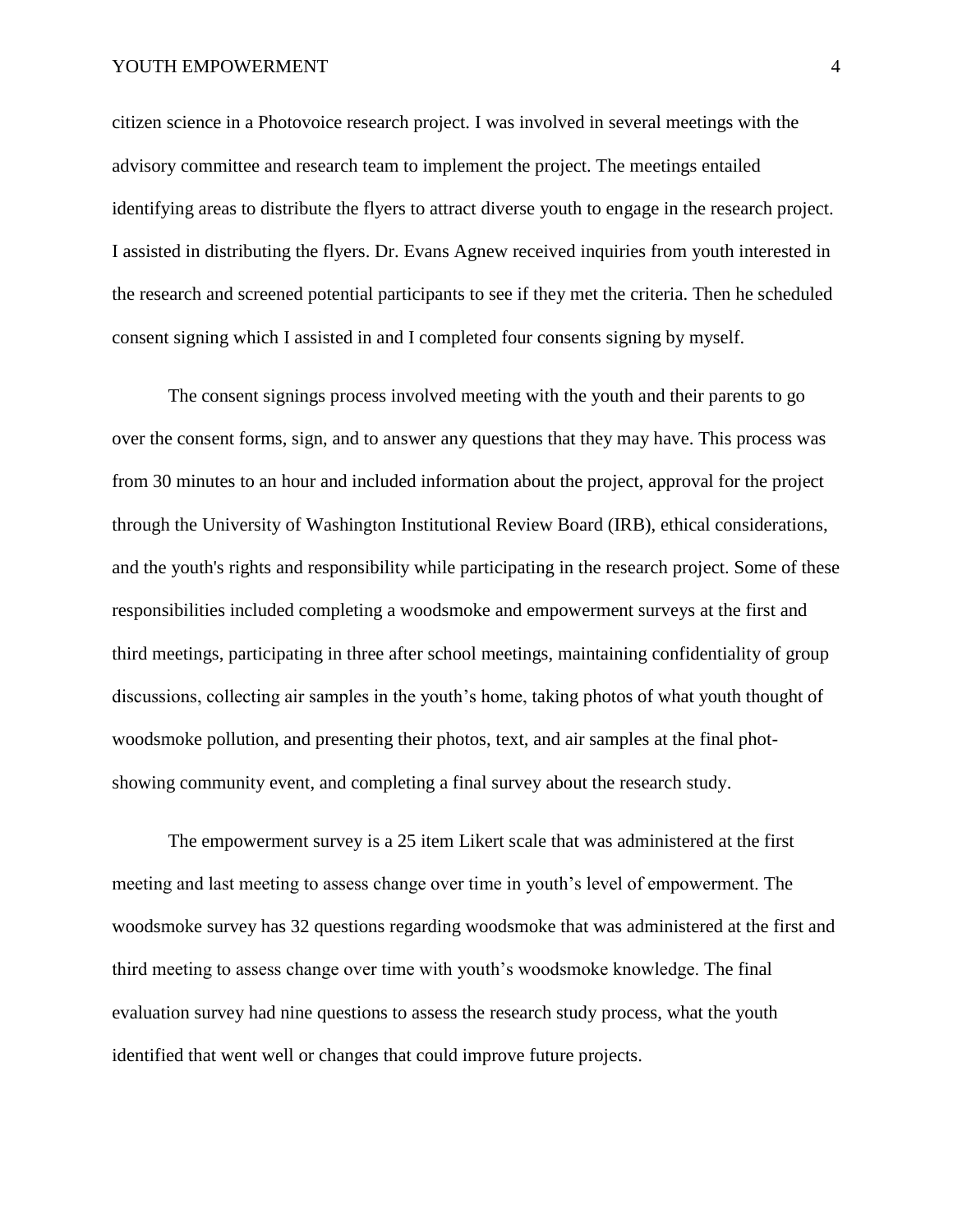We met with the youth for three focus group discussions and a final presentation of their findings at a community event. The first meeting involved an introduction to the group and the researchers. The empowerment and woodsmoke surveys were completed. Education and a discussion on health effects of woodsmoke pollution took place. The digital cameras were distributed and training on taking pictures for the Photovoice event was provided. Finally, an overview of what to expect at the second meeting was reviewed. The youth engaged in critical dialogue about woodsmoke and expressed their desire to make change for healthy air. The youth came up with ideas such as making a better filter, making a better stove, cleaning up the air, preventing air pollution from smoke, letting people burn wood but make it clean, and making fuel alternatives affordable for all families.

At the second meeting, the youth brought their cameras in, and their pictures were downloaded to the computer to display. At that meeting a dialogue about the pictures occurred amongst the youth. Kathy Ross, Clean Air Manager of Tacoma Public Health Department, welcomed the youth and thanked them for participating in the air quality research. She expressed how she excited was to learn what the youth find. During their dialogue sessions the facilitator utilized the "SHOWED" (See-Happening-Our-Why-Empower-Do) method (Wallerstein & Bernstein, 1988) to talk about the pictures the youth had taken.

Then, Alex Gipe, who is the Lab Manager from the University of Washington Tacoma Center for Urban Waters, provided training to the youth on the air sampler machines and discussed the air collection plan during the burn bans when air quality was poor. Next, each youth had an opportunity to practice with the air sampling machine to see if they could perform the required machine setup task. At that point, the research team members were all assigned youth to be their troubleshooters. The data collection was quite challenging with the youth's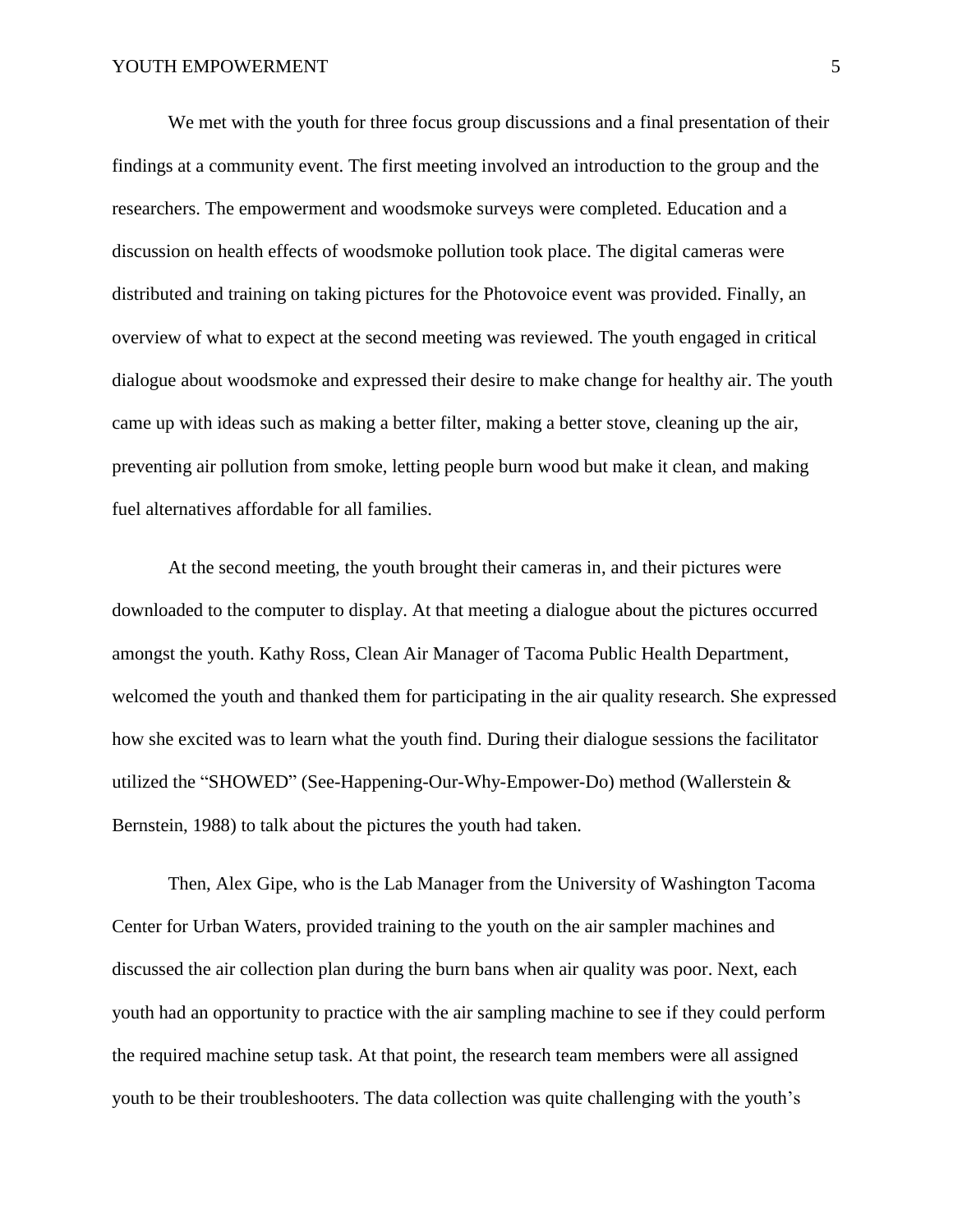schedules because they had other family obligations, school, and sports activities, etc. - which I had to work around. The data collection experience was an eye opener for me as a researcher conducting this study in a community setting. I realized that in the community, you have to go to the participants, work around their schedules, and understand that you have to flexible especially when working with youth. I think the most important key element in this project was developing relationships with the youth and their parents. This was extremely important especially when I had to go to their homes and help trouble shoot or collect the air samples the youth collected. I had to earn the respect to be accepted into their homes. Respect, trust, and supportive relationships that were established and maintained during the research project may have been a motivating factor for the youth and their family members to complete the project.

In January, the youth had a chance to go and check out the lab at Center of Urban Waters with Alex Gipe. The youth were excited and they brought some of their family members who were interested in what the youth were doing. They had a tour of the lab to see how their air samples was processed. They also had an opportunity to explore the garden on top of the roof. At the end of the tour, Dr. Evans-Agnew reminded the youth of the next meeting and that they would be preparing for the presentation of their photos at the community event.

At the third meeting, the youth chose their two pictures of choice to present at the community event. There was dialogue and discussion of the photos and the youth wrote text to accompany the photos. Alex Gipe came and presented the data findings from the air samples. The youth engaged in dialogue about the results and decided on how their findings will be displayed at the event presentation.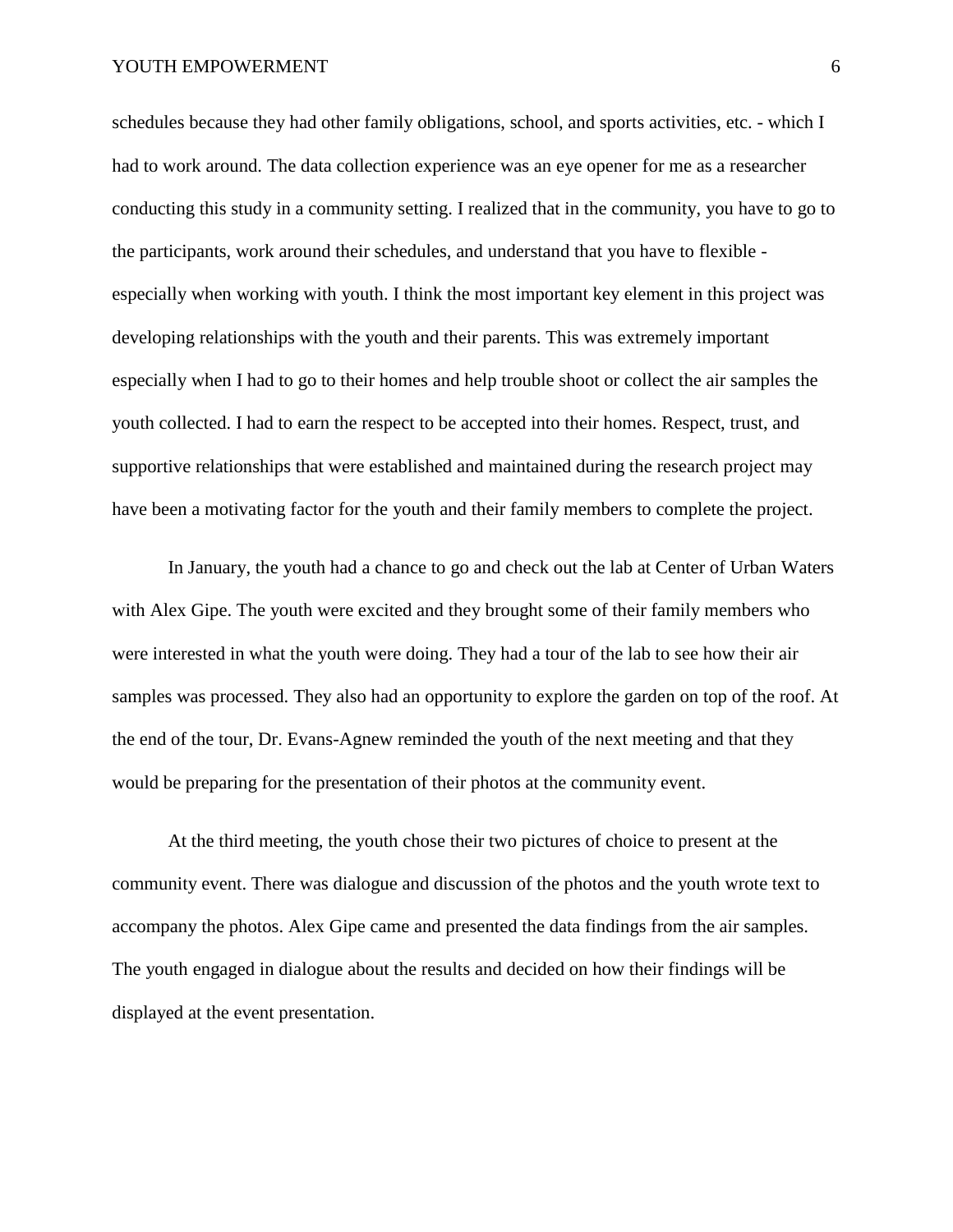The event presentation happened at a Tacoma Public library located in the non-attainment area. There were approximately 50 community members attending, with nine of the ten youth presenting and their family members. The youth were excited about their presentation and they all came dressed in professional attire. During the presentation, the community members had an opportunity to look at the photos plus the text written by the youth, air sample findings, and engage in dialogue with the youth about the project. Then Dr. Evans-Agnew facilitated group dialogue with the participants about what they saw, how they felt, and what could it mean. After the dialogue session with the advisory committee members and stakeholders, Cathy Nguyen, a Poet Laureate for City of Tacoma who seeks to promote social equity and youth leadership through creative expression and community organization, presented a poem about the youth. Next, Dr. Evans-Agnew and I presented the youth with their participation certificates and a CD of all of the photos that were collected.

My role in this project was to work in collaboration as a researcher with Dr. Evans-Agnew and the youth on the air quality research project. After an extensive literature review about empowerment and my reflection on the processes the youth engaged in, I was able to observe an increase in youth empowerment during our interactions. This was evident in their discussion dialogue, as well as responses on their surveys. This was my first research project working with the youth population and it has been a positive learning experience. Learning the empowerment process through perspective of youth has been a benefit as an educational leader.

### **Writing Process**

During the yearlong research project I engaged in daily writing and weekly reflective journaling about: What happened? So what? Now what? The last three months of the project, I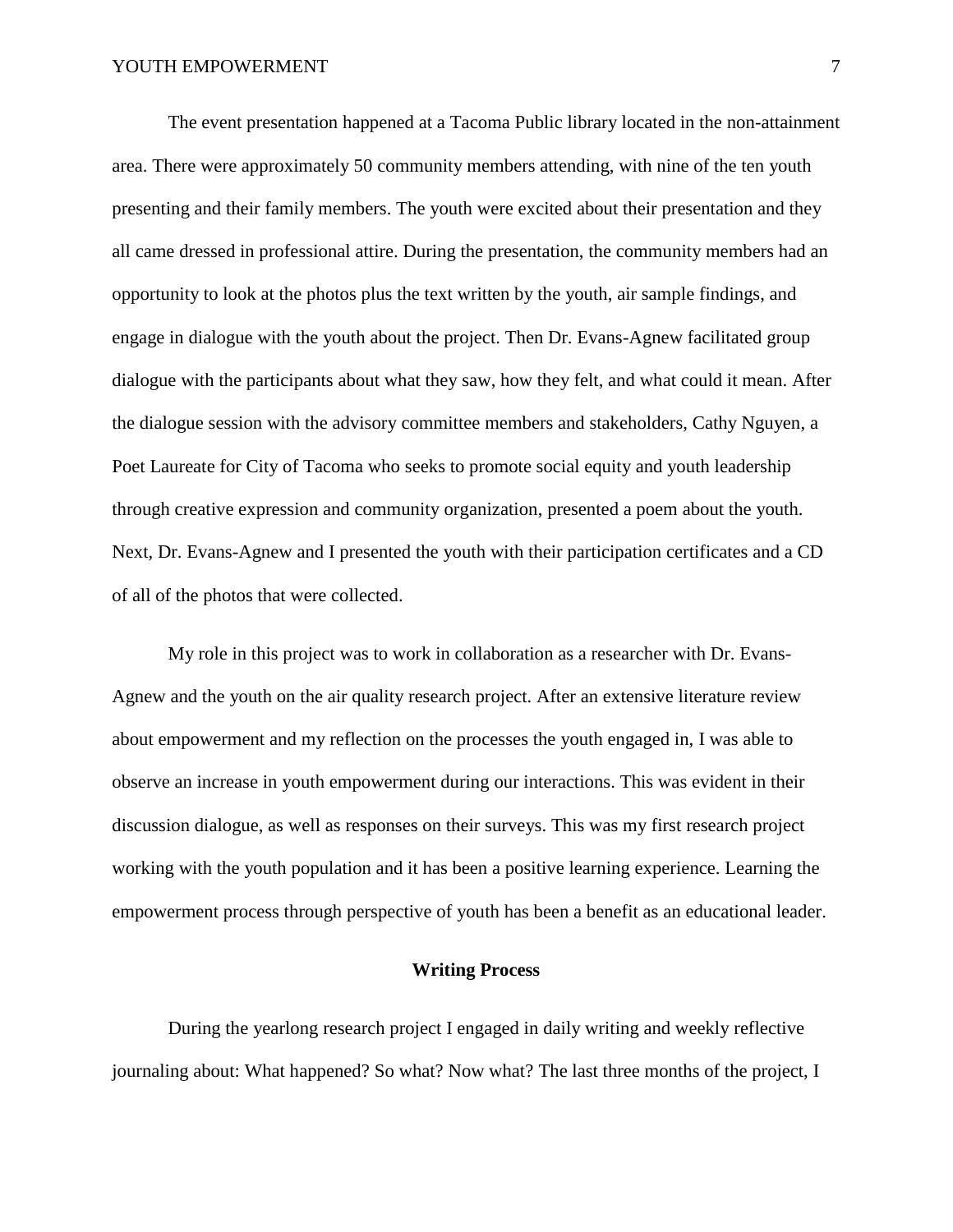reflective journaled every night as I engaged in the data analysis of the project. At first, I wasn't sure if I could have completed the daily writing – but what I learned was that it helped improve my writing skills and how much I could write when I set daily time to write. My capstone chairperson, Dr. Evans-Agnew, "walks the talk" about daily writing and encouraged me to do so. Having the opportunity to engage in reflective writing has helped me see my thinking process that I engage in and how I perceive what is going on and what I am thinking about when I am analyzing the data.

The writing process has also supported two student learning goals of EdD program. For example, I was able to model effective communication with my chair and committee members throughout the process which has been a key factor in facilitating my learning experience. Second, evaluating my own leadership through the process of reflective writing has been beneficial in identifying how I present myself as a community leader with the youth and implement critical feedback as they present. For example, I included in my weekly reflective writing feedback from people that I interacted with during the research. Third, the writing process exposed me to research writing which was a new way of writing and a new experience. For example, writing for a journal, writing about data analysis, and writing for a specific audience were new skills for me. Fourth, the writing process provided me with resources to refer to that demonstrated all of the activities that I have accomplished and how I navigated through them. For examples, during the process I have been keeping journals, memos, and notes on the task completed, the process, and how I overcame the obstacles to achieve the goal.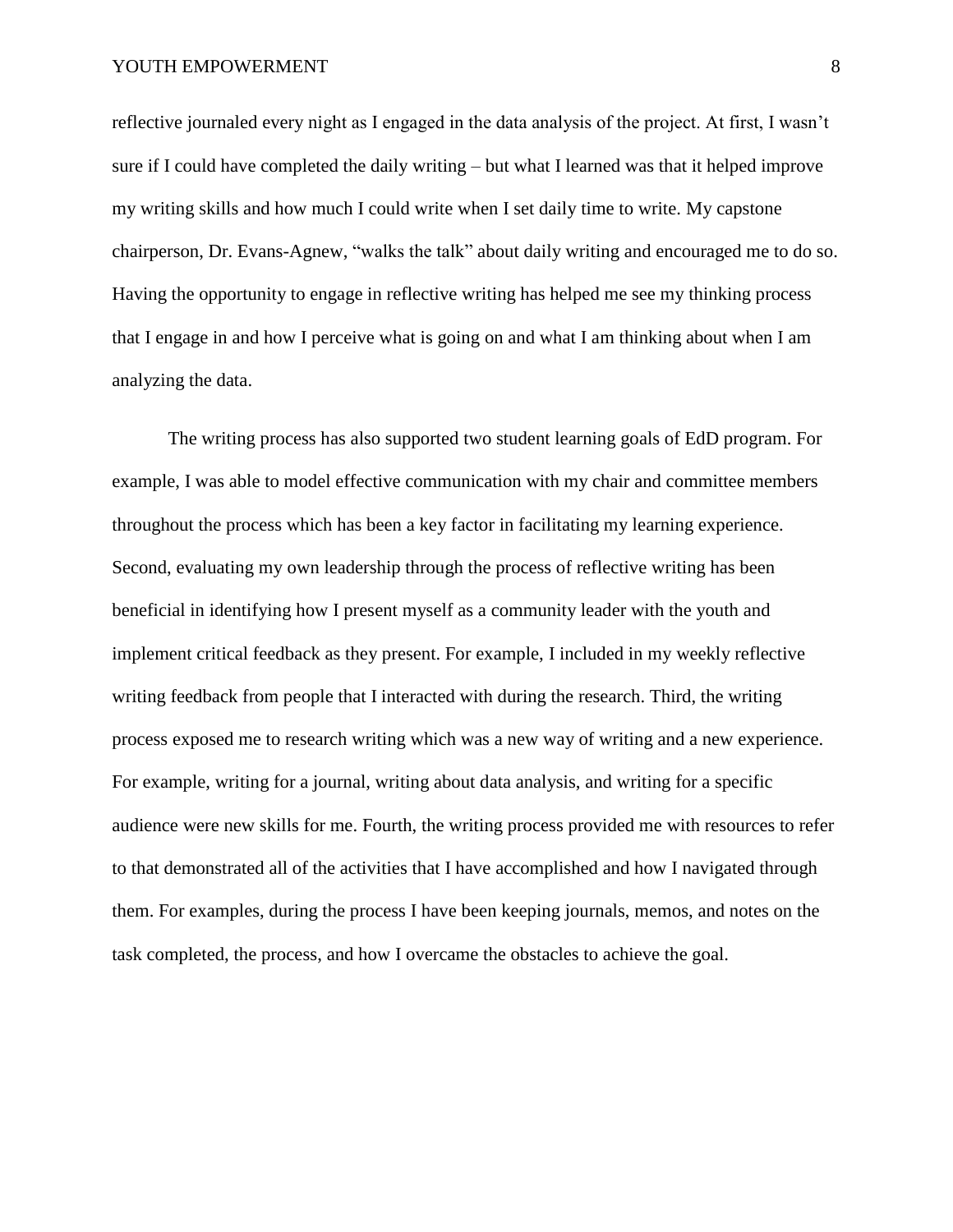#### **Lessons Learned**

There were many lessons learned through this capstone project. First, I learned to increase my own self confidence by exhibiting professional values while working, interacting, building trust and meaningful relationship with diverse youth, their families, and community members in a respectful manner acknowledging their diverse backgrounds and perspectives. Second, I learned to turn critical feedback from my chair into learning experiences. For example, my chair provided me with critical feedback on my paper, how to code, analyze, and present data in research paper, and how to write for an academic audience. Third, I learned from the youth themselves, how they view things, learn, their perceptions of their communities, how they use their voice, and what they want to see happen with this research project.

### **Valuable Learning Experiences**

I had many valuable opportunities and experiences throughout this project. First, I worked in collaboration with the advisory committee, participated in scheduling meetings, and participated in the dialogues and brainstorming ideas with the youth. Second, I completed the institutional review board process through University of Washington. Third, I had an opportunity to present the air quality project to the Medical Explorer group to recruit youth into the program. Fourth, I learned how to work with and together with the diverse groups of youth.

One of the most beneficial experiences in this whole project was working with the youth on an environmental justice problem. There has been limited research about youth and their empowerment. Observing and interacting with the youth from the beginning of the project to the event presentation was inspiring. I have learned a lot from the youth during their group discussions and how they put things into their perspective, their experiences, and their voice. I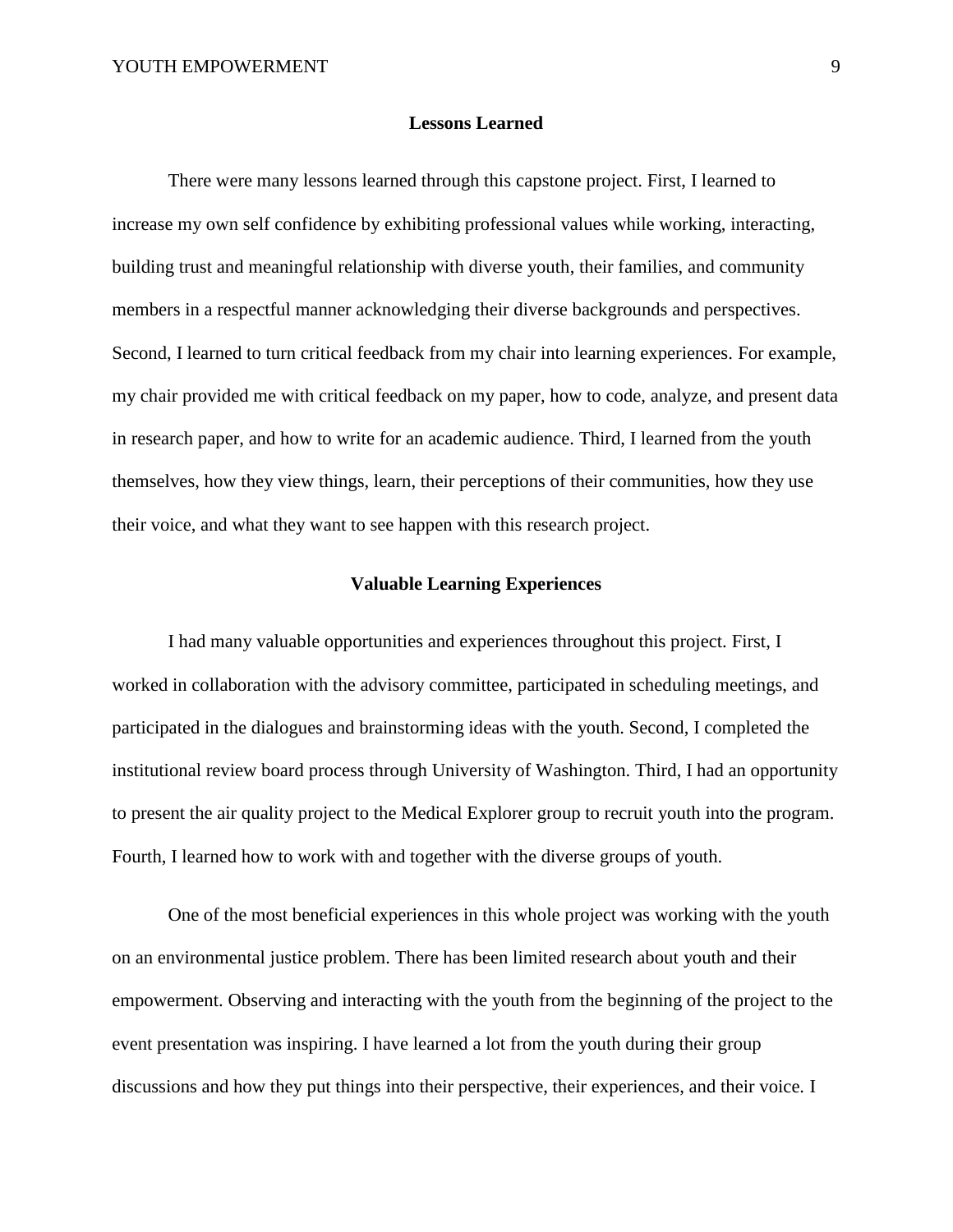have learned the importance of youth voice and how they can influence policy change because they talk about their experiences within their environments.

### **Educational Leadership**

This project was developed using the framework of environmental justice regarding youth air quality concerns. According to principles of environmental justice, youth have a right to live, play, attend school and worship within communities free from polluted air (Bullard, 1994). Through focused discussion groups and a community event, the youth identified ways of influencing, educating, persuading, and informing about air quality policy change. The youth identified resources within their communities along with other problems that exist. As an educational leader, I had to be prepared, reflective, authentic, and to always ensure that I was effectively communicating with advisory members, chair, researchers, and youth etc. There were activities that I engaged in in order to meet the leadership student goals.

I was able to demonstrate competency in scholarly inquiry when I engaged in research to address problem of practice related to woodsmoke problem in Pierce County. I completed an extensive literature review of adolescent empowerment, critical theory, citizen science, environmental justice, health issues associated with woodsmoke, and Photovoice. Because I had completed a thorough literature search, I was prepared to have influential conversations with my chair and other key stakeholders. For example, during our advisory meetings and interactions with community members. I could contribute to the discussion about the research methods being used in the project to study the problem. Also, I met with key stakeholders to engage in discussion about the project progress and to disseminate information. For example, I met an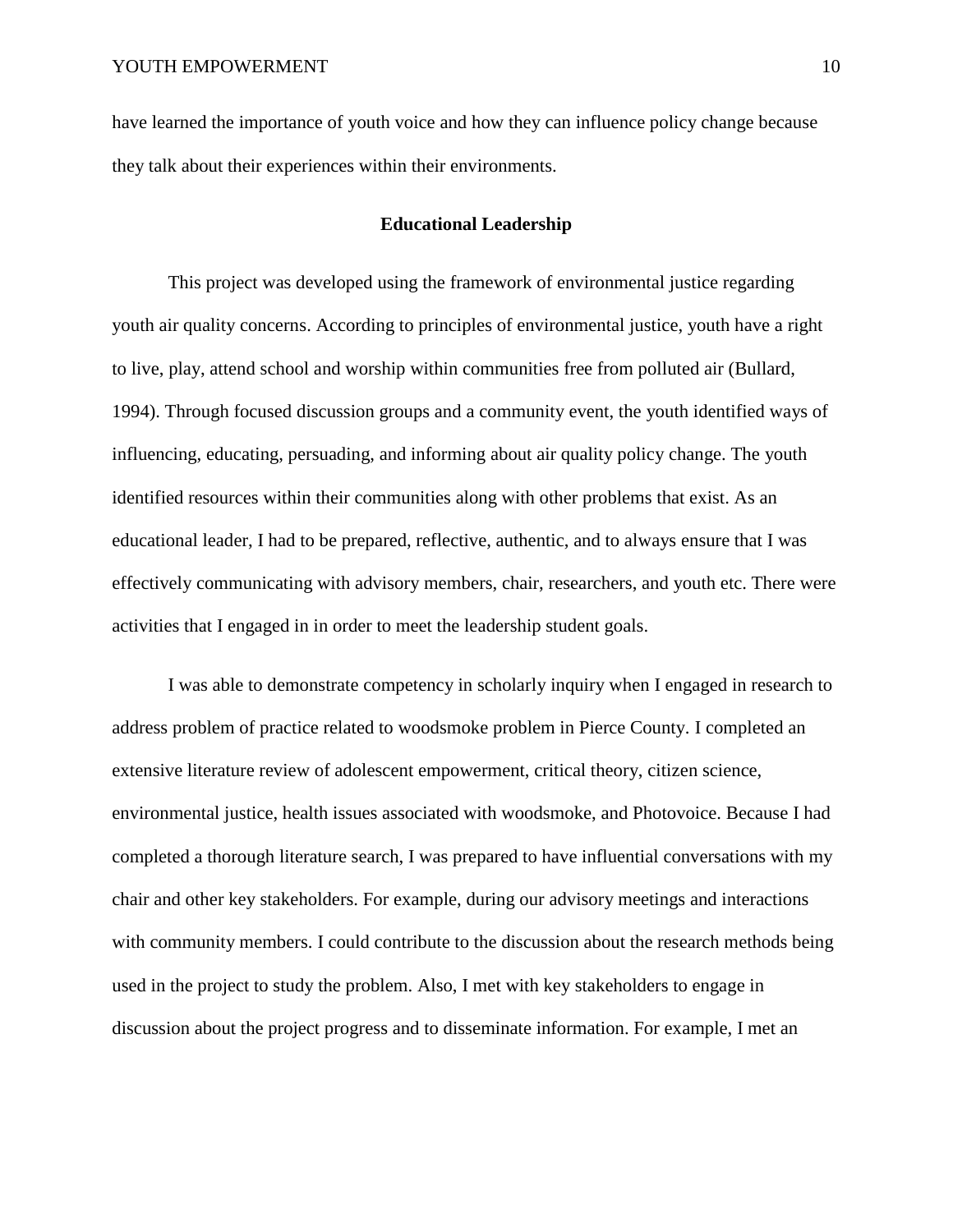advisory board member with Dr. Evans-Agnew and discussed recruitment. Also, I met with other researchers involved in the project for debriefing or coming up with a plan of actions.

I was able to apply theories of leadership while I developed and maintained positive and community cultural relationships with the youth, their families, other researchers, and advisory committee members. I identified the necessary steps needed to ensure the research project sustainability within the youth community to ensure the success of the project. I gathered qualitative and quantitative data from the empowerment survey and evaluation survey. These surveys demonstrated an increase in youth empowerment. Also, I was able to influence youth, effectively communicate with all stakeholders, demonstrate my leadership abilities through my interactions, and learn from this project. As a leader, I acknowledge that there were multiple proposed solutions to the air quality problem that were expressed by the youth in order to influence air quality policy change for Pierce County community members.

I feel that I was able to demonstrate competency in core professional values and guiding principles including commitments to ethical leadership, social justice, and respectful interaction with others of similar and diverse backgrounds with my various points of participation and engagement. These relationships have given me the opportunity to see tremendous growth in my leadership skills and ability. Developing strong leadership values that help me view the world through a social justice and equity lens is the way that I have framed my work with the youth, researchers, and key stakeholders.

I demonstrated competency in articulating and advancing the mission and vision of the research project through fully engaging in the research process. By establishing strong ties and relationships with all partners, I furthered the project's mission by engaging with the project's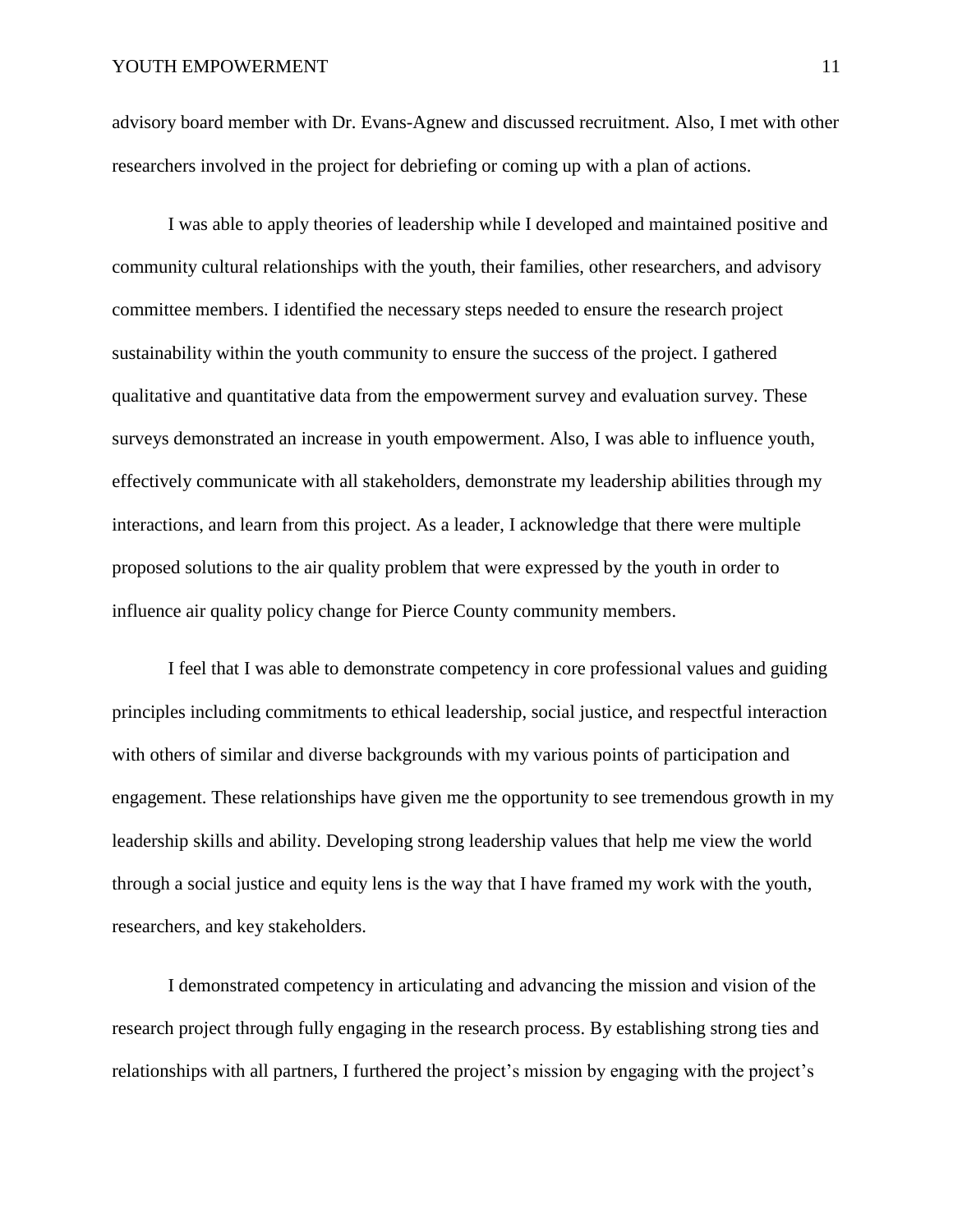#### YOUTH EMPOWERMENT 12

multiple communities. I am committed to growing as a leader and delivering value-added outcomes to the youth and their communities. I want to continue to respect and honor the cultural diversity of the communities while maintaining a strong sense of community.

I was able to demonstrate effective communication in the context of complex environments and diverse constituents in advocating for the youth and their community. This was evidenced with observational change with the youth, key partners, and my committee members and capstone chair. I have increased and strengthened my professional communication skills and this was evidenced and observable during my communication and interactions with the research team, the youth and their families, and community members.

Throughout the capstone experience, I examined my own and other's leadership skills. I have learned through observation and self-reflection that there are leadership skills that are effective in influencing change. Expert knowledge about woodsmoke is an example of a leadership skill that is important to policy makers who can influence woodsmoke policy change. I have been able to translate the leadership knowledge and skills that I have learned through my course work into practice. My plan is to continue to improve my personal leadership style to be influential and a change agent within a system.

#### **Summary**

In conclusion, this capstone experience has been an opportunity for me, as an educational leader, to apply research methods that facilitate empowerment, use an environmental justice lens, and work in collaboration with youth. A leader doesn't have to be someone in an organization. A leader can be a community member advocating for the community's rights and influencing change to policies that exist within a community. My experience with this capstone project has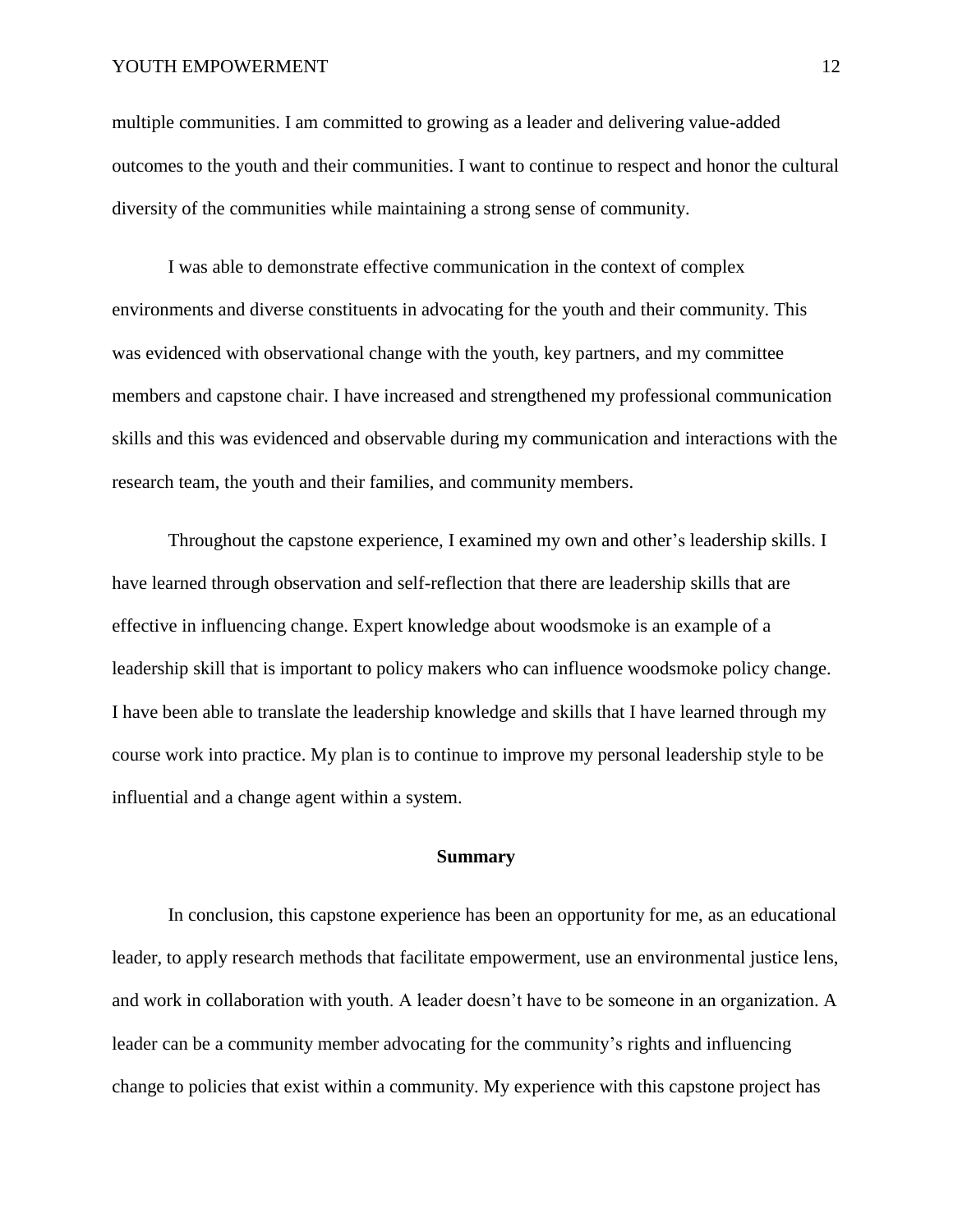been positive. My perspective has changed on how I view youth potential and empowerment after working in collaboration with them on this research project. My leadership skills have improved as evidenced throughout my involvement as a researcher in the capstone project and my leadership in advocacy and youth empowerment.